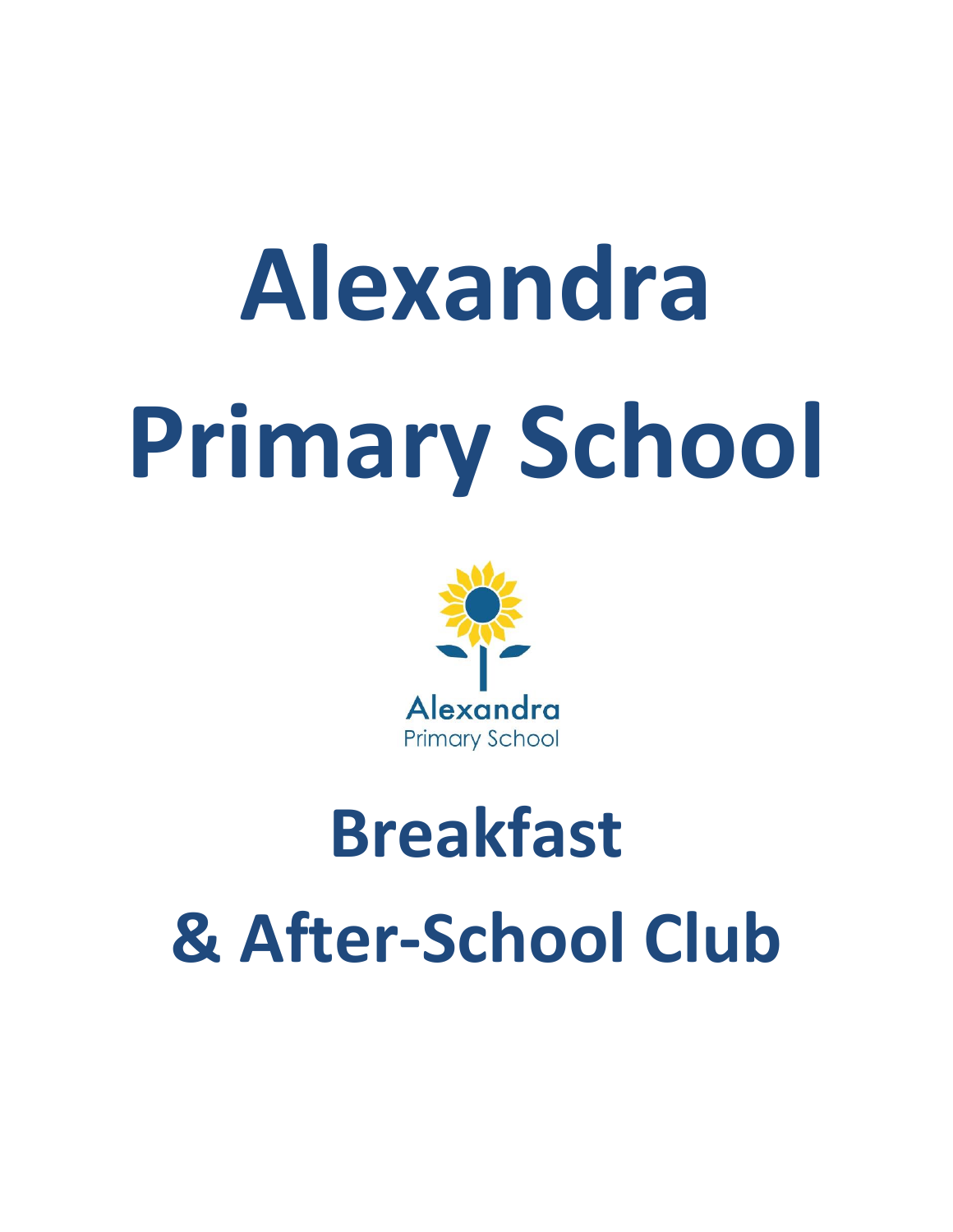

### **Parent Pack**

Dear Parent/Carer,

Thank you for your interest in Alexandra Primary School Breakfast & After School Club.

If you would like to book a place for your child/ren, please complete a copy of the following documents for each child:

- **. The Admissions Form**
- **.** The Alexandra Club agreement
- **The Emergency Medical treatment form**

Please return the completed forms to the school office. Only children booked and on the register will be allowed to partake.

Once your forms have been received, you will be able to book available places via the Parentpay system. If you have any further questions regarding the club, please contact the office using the email address above.

Regards,

Extended School Club Team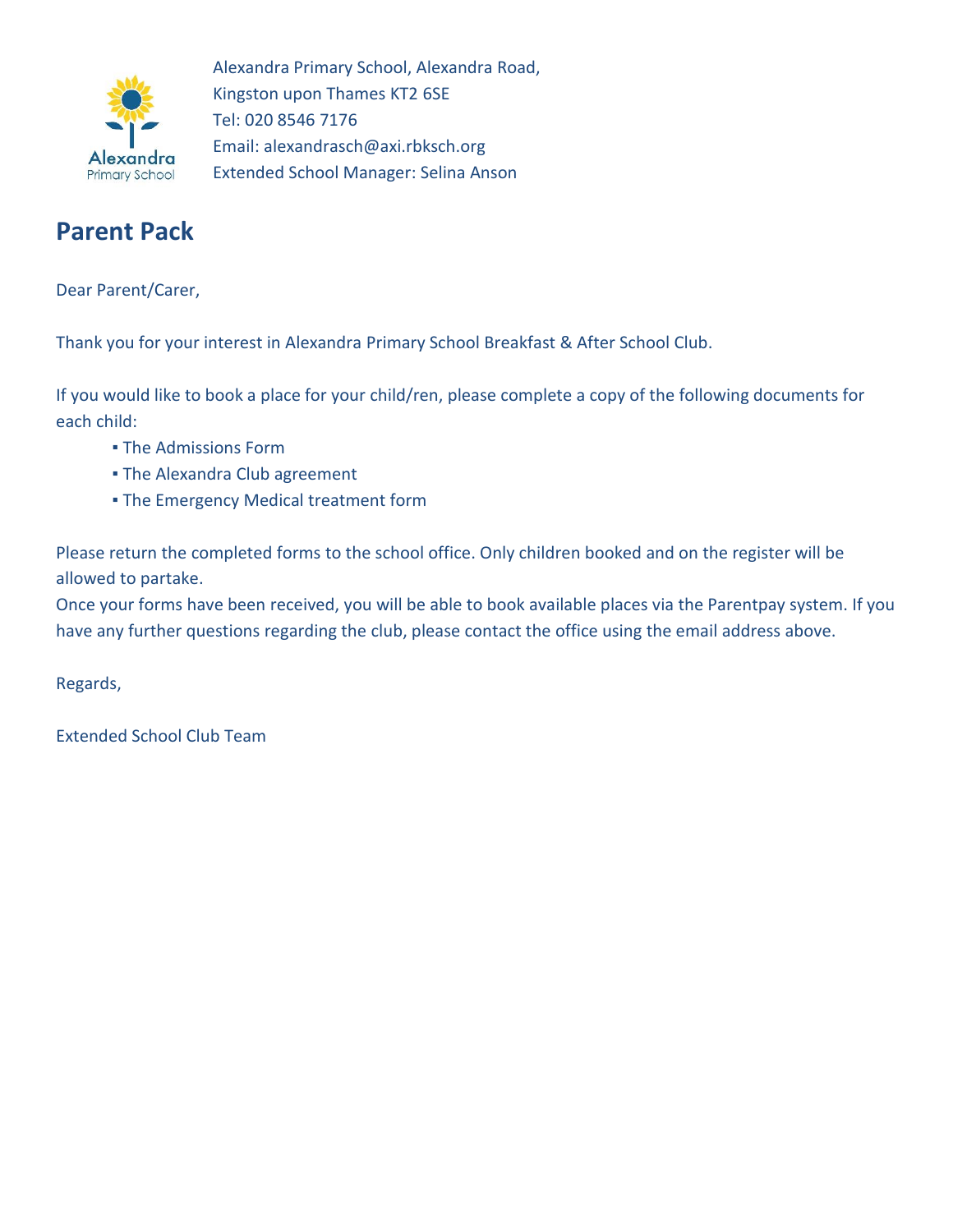

**ADMISSION FORM** (Please complete this form in capital letters)

| Child's Full Name:           |  |
|------------------------------|--|
| <b>Child's Class:</b>        |  |
| Name to be used at the Club: |  |
| Date of Birth:               |  |
| Gender:                      |  |
| Home Address:                |  |
|                              |  |
| <b>Email Address:</b>        |  |

| <b>Contact details (people authorised to collect child)</b> |           |           |           |
|-------------------------------------------------------------|-----------|-----------|-----------|
|                                                             | Contact 1 | Contact 2 | Contact 3 |
| Name:                                                       |           |           |           |
| Relationship to child:                                      |           |           |           |
| Work/daytime number:                                        |           |           |           |
| Mobile number:                                              |           |           |           |

| <b>Medical Information</b>                                                             |  |
|----------------------------------------------------------------------------------------|--|
| Doctor's Name:                                                                         |  |
| Doctor's Address:                                                                      |  |
|                                                                                        |  |
| Doctor's Tel. Number:                                                                  |  |
| Any other relevant medical information<br>(ie: allergies, family medical history etc): |  |
|                                                                                        |  |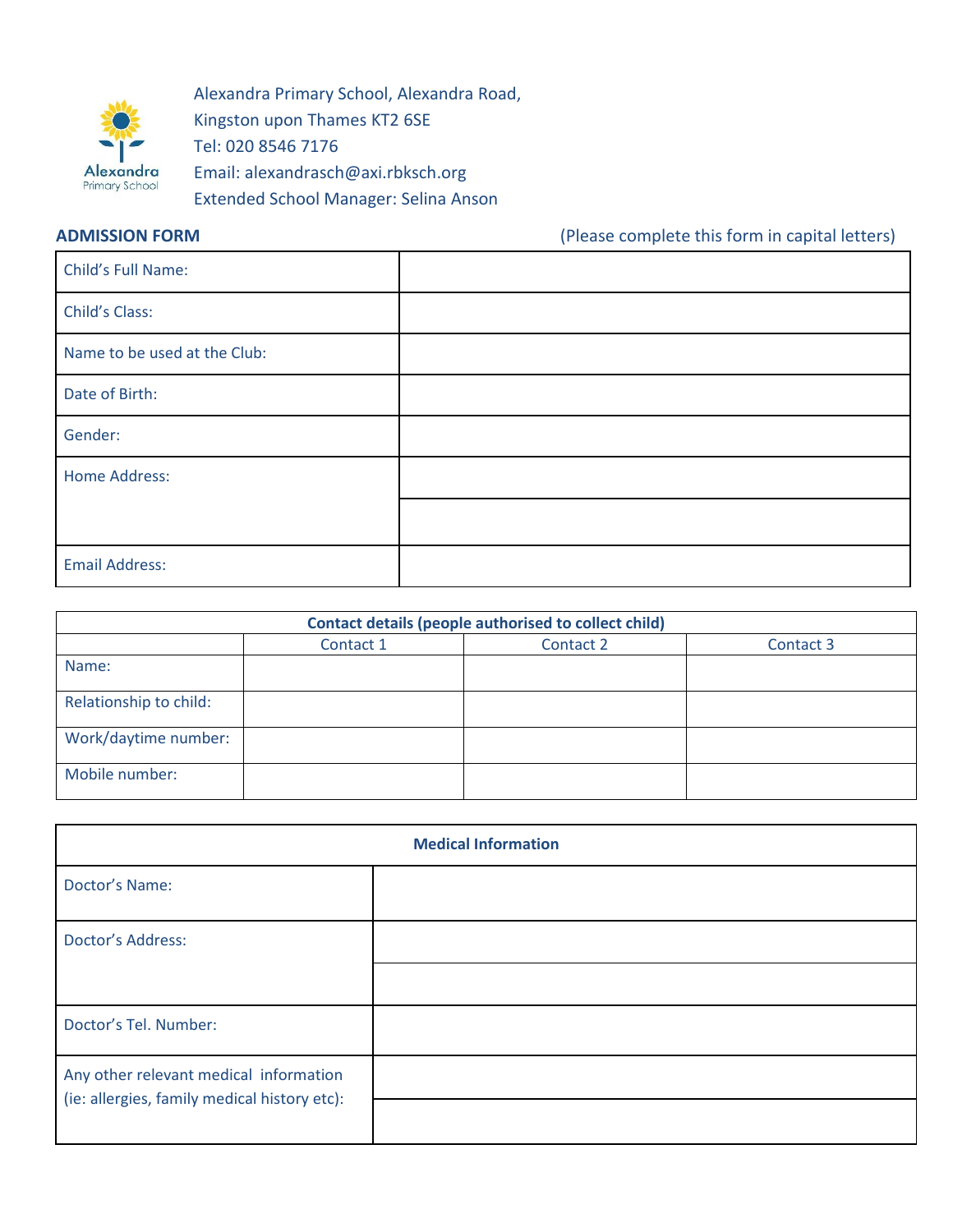| Details of any significant health issues<br>(including a special educational needs<br>and/or physical disabilities statement): |  |
|--------------------------------------------------------------------------------------------------------------------------------|--|
| Details of any special dietary<br>requirements, allergies and significant<br>food preferences:                                 |  |

#### **ALEXANDRA CLUB AGREEMENT**

I hereby consent for my child to take up a place at the Club, according to the following terms and conditions and policies of Alexandra Primary School.

- I agree to meet the conditions of the Extended School Club Policy for payment of fees and understand that persistent late or non-payment of fees will jeopardise my child's continued attendance at the Club.
- I confirm that the information contained in the Admission Form is correct and I promise to contact the Club Leader as soon as any of the details change, especially with regard to medical conditions and emergency contacts.
- I appreciate that a suitable standard of behaviour is expected from the children attending the club.
- I agree to collect/make arrangements for my child to be collected from the before and after school club immediately if I am informed that he/she is unwell.
- I agree not to send my child to Breakfast and After School Club if he/she is unwell.
- I have understood the expectations and obligations relating to both myself and the Club, and agree to abide by them.

| Signature of  |       |
|---------------|-------|
| Parent/Carer: | Date: |

#### **PHOTO CONSENT**

| Occasionally, staff may wish to record events at our Clubs for use within the school. |          |
|---------------------------------------------------------------------------------------|----------|
| Do you consent for members of staff at the Club to take photographs of your child?    | Yes / No |
| Do you consent for members of staff at the Club to take videos of your child?         | Yes / No |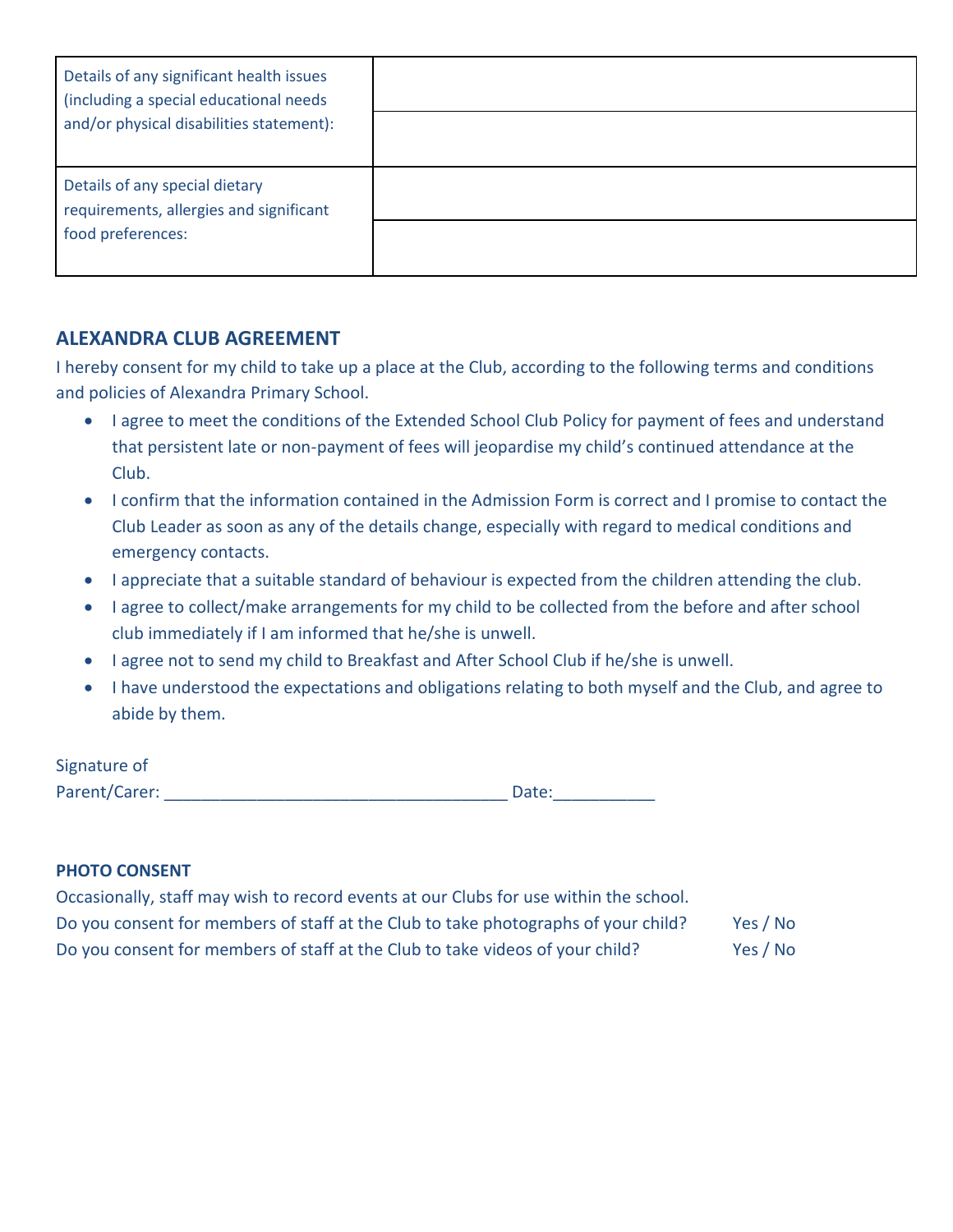#### **EMERGENCY MEDICAL TREATMENT FORM**

In the event that my child (please print name of child):

is involved in a serious incident while at the club, I expect the Club Leader, or a delegated member of staff, to contact me immediately on the above emergency contact number.

In the event that my child requires immediate medical treatment before I will be able to get to the hospital, I hereby authorise the Club Leader, or a delegated member of staff, to consent to emergency medical treatment on my behalf.

I understand that this authorisation will remain valid unless I contact the Club Leader to withdraw it.

\_\_\_\_\_\_\_\_\_\_\_\_\_\_\_\_\_\_\_\_\_\_\_\_\_\_\_\_\_\_\_\_\_\_\_\_\_\_\_\_\_\_\_\_\_\_\_\_\_\_\_\_\_\_\_\_\_\_\_\_\_\_\_\_\_\_\_\_\_\_

#### **Sickness, Accidents, First Aid and Emergencies**

If a child becomes ill during a session, every attempt will be made to contact one of the people listed on the Admission Form to arrange collection of the sick child. The child will be cared for until collection. In the case of a minor accident, basic First Aid will be administered. Medication can only be administered with specific written instructions from a parent/guardian.

| Parent/carer |       |
|--------------|-------|
| signature:   | Date: |

If you have any questions or comments please do not hesitate to contact the Club Leader.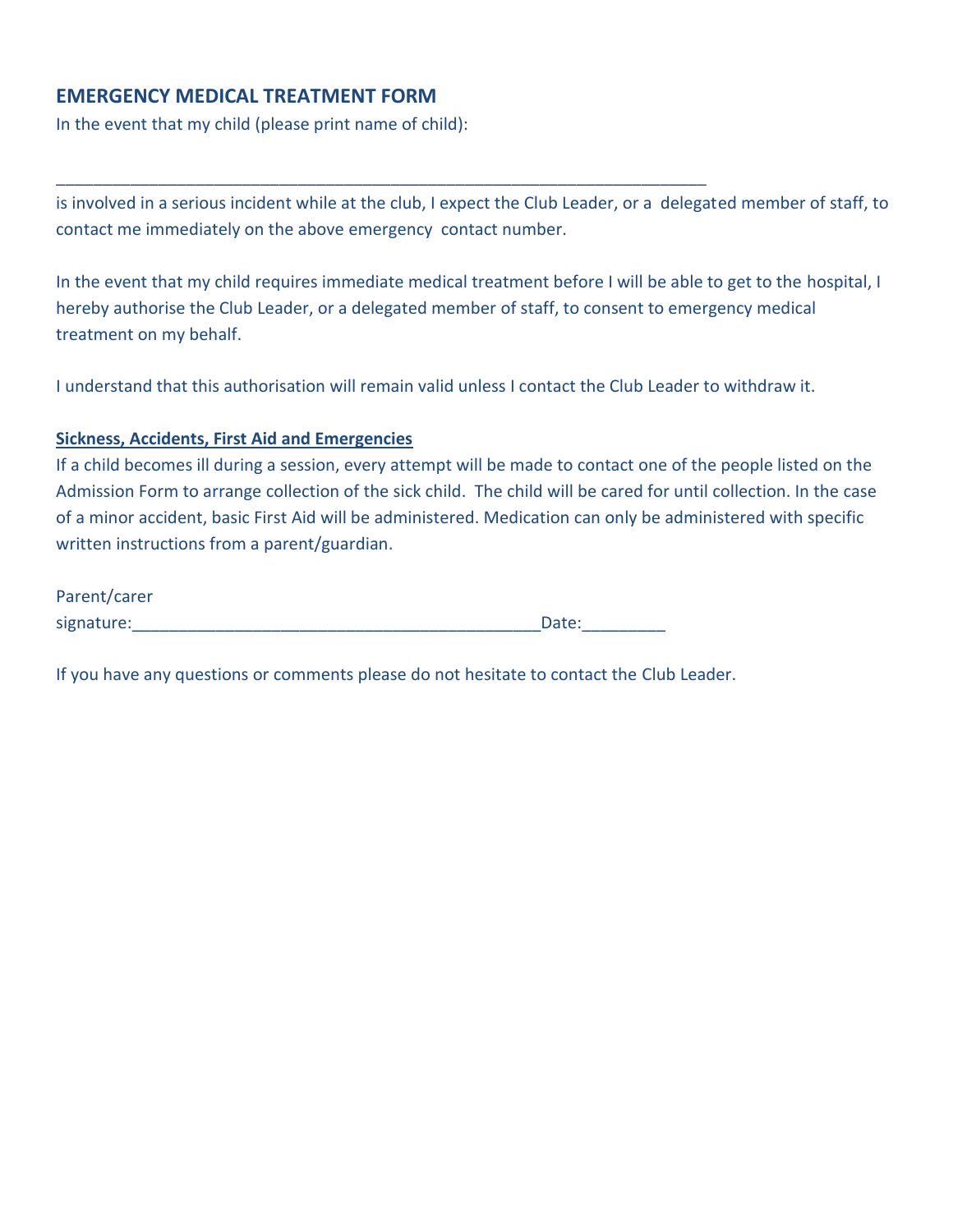

Please keep the following pages for your information

#### **ALEXANDRA PRIMARY SCHOOL CLUB ADMISSIONS POLICY**

#### **Prices and Payment Details**

| <b>Breakfast Club</b>       | E6 per child per session if booked in advance                                              |
|-----------------------------|--------------------------------------------------------------------------------------------|
|                             | £8 if booked within 2 working days via office.                                             |
| Time $7.45 - 8.50$ am       |                                                                                            |
| <b>After School Session</b> | £14 per child<br>£16 per child late booking fee if booked within 2 working days via office |
| Time 15.30 - 18.00          |                                                                                            |

A reduction to £10 per session will be applied on the date if a child attends both an after school activity club and After School club. Please book at the full paying price, and the school will apply the reduction. Reductions will remain in your account to be used against other bookings.

- Payment must be made in advance, to ensure that the club is adequately staffed and resourced.
- Parents may pay for all sessions booked up to half-term/the end of term, or at the beginning of each month. Payment is by ParentPay or Childcare Voucher arranged with Manager – please release voucher at time of booking.
- Please note that payment is still due for sessions booked during each half of the term, which are not attended for any reason. Refunds for unplanned absences can only be given in exceptional circumstances at the discretion of the school, as costs are still incurred.

#### **Booking Criteria**

Places at Extended School Clubs will be allocated in the following priority:

- 1. Children currently attending Alexandra Primary School booked termly and in advance to attend all After School club sessions.
- 2. Children currently attending Alexandra Primary School who are booked to attend the Club sessions termly in advance according to the highest number of sessions to be attended.
- 3. Occasional use needs to be booked weekly in advance and will be subject to availability.

Priority may be given to a child or children where there are particular medical or family reasons why that child or children should attend the club. These places will be allocated at the discretion of the School.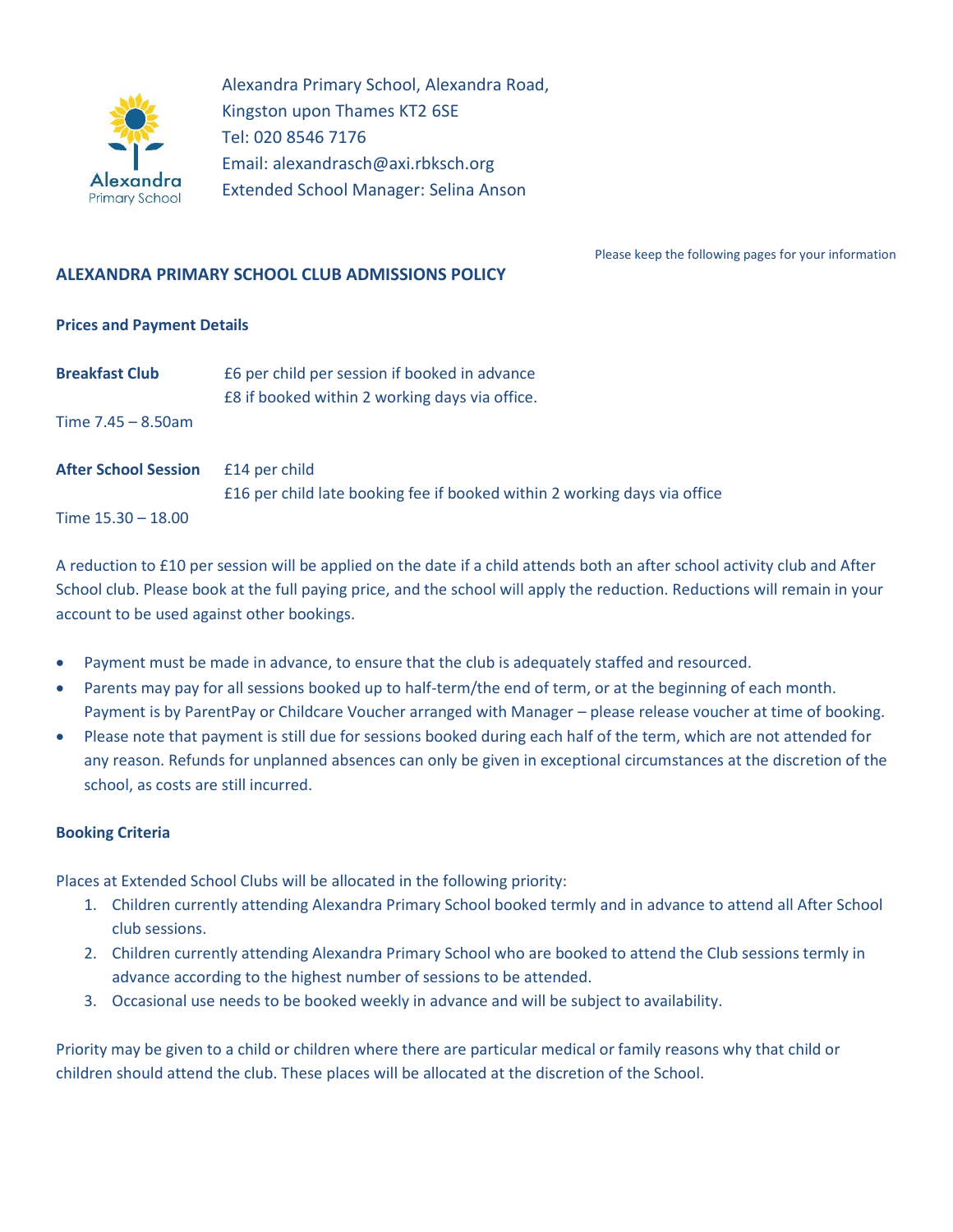

#### Policies

Both Clubs observe all Alexandra Primary School policies, which are available from the school website.

#### Objective

We aim to provide a high quality Breakfast and After School Club that meets the needs of both parents and children. For parents, this means knowing that your child is safe and happy in a club that is reliable and offers a consistent service.

For a child this means an environment that is safe, supportive and encouraging. It is a place to be with friends and make new ones, and to be able to try out new activities, to relax, to have fun and enjoy themselves.

#### Relationship with the School

The activities of the Club shall take place at the School unless otherwise agreed. All persons providing the care, education and recreational facilities for the Club shall be employed by the School. The Head Teacher will present an annual report concerning the Club's activities to the Governing Body of the School.

#### Finances

The School Business Manager, reporting to the Head Teacher and Governing Body, is responsible for the financial management of the club.

#### **POLICY FOR PAYMENT OF FEES**

- The level of fees will be set by the Head Teacher and the Governing Body of the School and reviewed annually.
- All sessions need to be booked and paid for in advance by Parentpay for each month, half-term or full term.
- Please note that refunds for unplanned absences can only be given in exceptional circumstances at the discretion of the Head Teacher, as costs are still incurred.
- Late payment of fees will be charged an extra £2 per session.
- If fees are paid persistently late or not at all with no explanation, the Club will be forced to terminate that child's place. Under exceptional circumstances, the Club Leader may agree to allow the child to continue attending the Club for the remainder of that week.
- Parents/carers are encouraged to speak to a member of staff or the Club Leader if they have any query about the fees policy, or if, for any reason, they are likely to have difficulty in making a payment on time.
- Please note that making a booking is regarded as acceptance of our Terms and Conditions.

#### **LATE COLLECTION FEES**

If you will be late for pick up at 6pm, please call 07759 473474. If pickups occur after 6pm on a regular basis, a late fee of £8 per child will be charged for the first 30 minutes; for every 15 minutes thereafter an additional £12 will be charged to cover staff overtime costs.